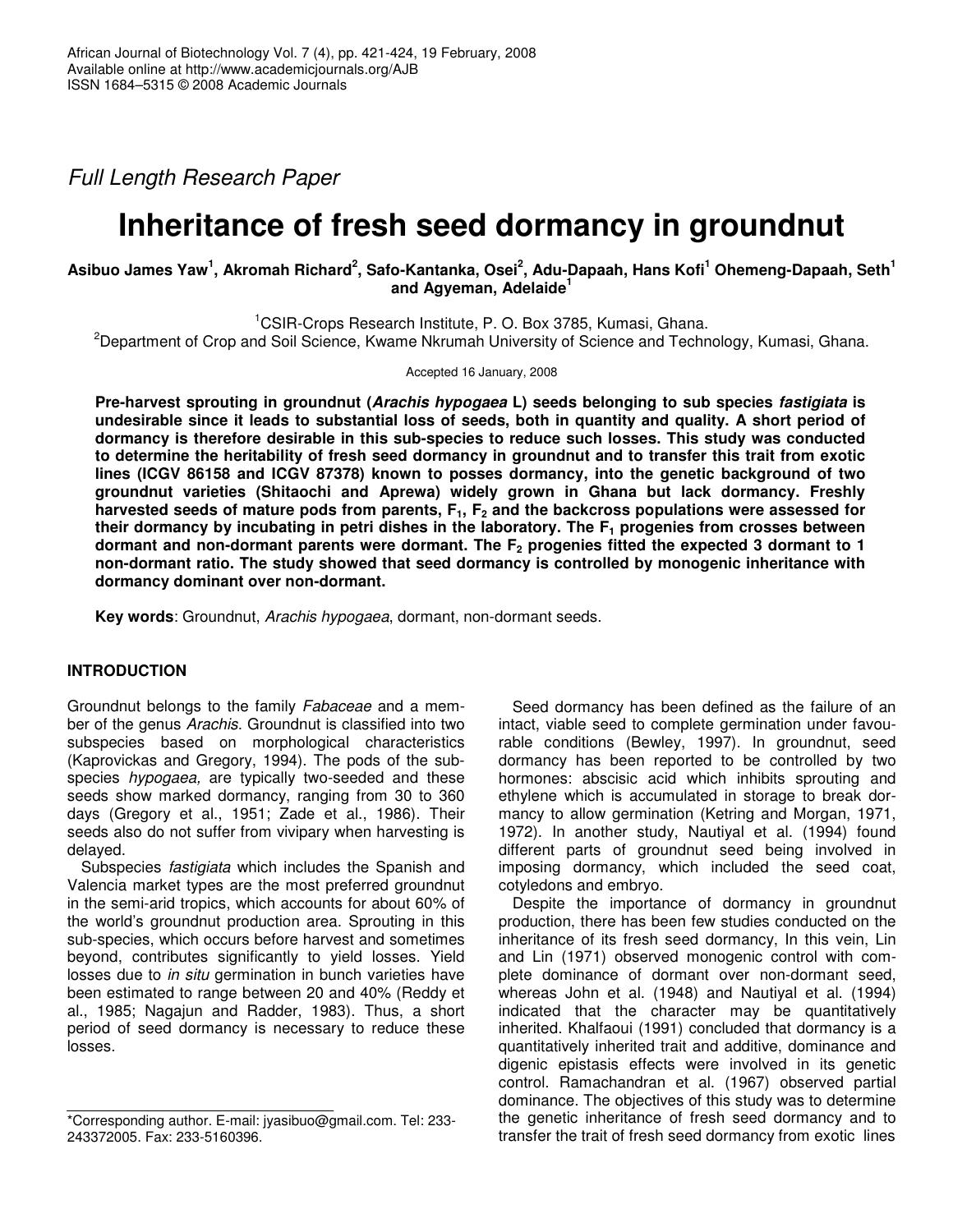| <b>Cross</b>            | <b>Dormant</b> | Non-dormant | Total |       | P     |
|-------------------------|----------------|-------------|-------|-------|-------|
| Shitaochi x ICGV 87378  | 129            | 34          | 163   | 0.153 | 0.695 |
| ICGV 87378 X Shitaochi  | 107            | 32          | 149   | 0.060 | 0.806 |
| Shitaochi x ICGV 86158  | 140            | 40          | 180   | 0.022 | 0.881 |
| ICGV 86158 x Shitaochi  | 90             | 37          | 127   | 0.071 | 0.790 |
| ICGV 87378 x ICGV 86158 | 163            | 0           | 163   |       |       |
| ICGV 86158 x ICGV 87378 | 133            | 4           | 137   |       |       |
| Aprewa x ICGV 87378     | 126            | 35          | 161   | 0.752 | 0.385 |
| ICGV 87378 x Aprewa     | 116            | 33          | 149   | 0.329 | 0.566 |
| Aprewa x ICGV 86158     | 103            | 29          | 132   | 0.273 | 0.602 |
| ICGV 86158 x Aprewa     | 124            | 38          | 162   | 0.395 | 0.530 |

**Table 1.** The chi-square values and probabilities of goodness of fit for expected ratio of 3 dormant : 1 non-dormant seeds in  $F<sub>2</sub>$  generations of crosses of ICGV 87378 and ICGV 86158 with Shitaochi and Aprewa.

known to posses this trait, into the genetic background of two popular Spanish varieties grown widely in Ghana but suffer from vivipary, particularly when harvesting is delayed .

#### **MATERIALS AND METHODS**

Four Spanish groundnut genotypes: Shitaochi and Aprewa (local varieties which suffer from vivipary), were collected from the (Council for Scientific and Industrial Research (CSIR)-Crops Research Institute, Kumasi, Ghana and ICGV 86158 and ICGV 87378 (lines with fresh seed dormancy) collected from the International Crops Research Institute for the Semi-Arid Tropics (ICRISAT), Patancheru, India. Seeds of the four groundnut genotypes were planted in plastic pots, 35 cm diameter containing 6 kg of sterilized soil in a lath house at the Crop Science Department of Kwame Nkrumah University of Science and Technology, Kumasi, Ghana. The plants were thinned to one plant/pot one week after emergence.

At flowering, each of the two local genotypes (Shitaochi and Aprewa) was reciprocally crossed to the two exotic lines (ICGV 86156 and ICGV 87378). There were also reciprocal crosses of ICGV 86158 and ICGV 87378 to generate  $F_1$  (hybrid) seeds. Ten  $F_1$ (hybrid populations) were generated from the crosses.

The seeds were harvested on June 15, 2004. Seeds of the hybrids and the four parental lines were harvested and shelled immediately after harvest maturity. The presence of black layer in the shell was the criterion used to identify mature seed. Care was taken during shelling to avoid damage to the testa. Seeds were plated on Petri dishes lined with 9 cm filter paper after sterilization with Bavistin (at the rate of 0.25 g carbendezin/kg seed). Watering was done on daily basis to prevent drying of the seeds with distilled water

Daily counts of emerged seeds were taken. Seeds that germinated before 14 days were classified as non-dormant and those that germinated after 14 days as dormant. Seeds that did not germinate after 35 days were treated with 0.05% ethrel to induce germination (Upadhyaya and Nigam, 1999).

Seeds that emerged after 14 days (dormant seeds) were planted in small plastic pots containing 1 kg of sterilized soil in a plant house at the (CSIR)-Crops Research Institute at Fumesua, Kumasi. Seedlings were transferred to the field and planted; the soil type was Kumasi series (Haplic Ferralsol, FAO classification).

The seedlings and the 4 parental lines were planted on ridges 30 cm high, spaced 1.0 m apart, 10 m long and within row spacing of

20 cm. Both parents were backcrossed to the  $F_1$  plants to generate 20 backcross  $F_1$  populations and some of the  $F_1$  plants were selfed to produce  $F_2$  populations. The parents were again crossed as in the first season to produce fresh  $F_1$  hybrid seeds. Supplementary irrigation was given when necessary. The crop was protected against aphids by spraying an insecticide, *Karate* (ai 15 g lambdacyhalothrin per hectare) three weeks after transplanting.

Dormancy of parents,  $F_1$ ,  $F_2$ , and backcrossed generations were assessed in the laboratory by planting freshly harvested seeds on 9 cm filter paper lined in Petri dishes and kept moist with distilled water at 37°C. The number of seeds that germinated was recorded daily for 35 days. To test for the viability of seeds that did not germinate the seeds were treated with 0.05% ethrel solution to stimulate germination. Chi-square test was applied to test the goodness of fit of the observed to the expected ratios in all populations.

#### **RESULTS**

The results indicated that out of 50 freshly harvested seeds of the 4 parents, five seeds of Aprewa and four seeds of Shitaochi germinated 14 days after incubating in Petri dishes; the remaining seeds germinated before or on 14 days. On the other hand out of 50 seeds, 45 and 47 seeds of ICGV 86158 and ICGV 87378 germinated 14 days after incubation, respectively.

The crosses between the dormant and non-dormant parents produced  $F_1$  seeds which were dormant in terms of the number of days to germination. Less than 10% of the  $F_1$  seeds were non-dormant and germinated before 14 days. Crosses between the two dormant parents resulted in more than 90% of the progenies which were dormant

In the  $F_2$  generation, one quarter of the progenies were non-dormant and therefore germinated on or before 14 days and three quarters germinated after 14 days. Four seeds out of 200 seeds from the crosses between 2 dormant parents germinated before 14 days in the  $F<sub>2</sub>$ generation (Table 1). The backcross generations with the non-dormant (Shitaochi and Aprewa) parents fitted the expected ratio of 1 dormant: 1 non-dormant (Table 2). Backcrosses to the dormant parents produced seeds that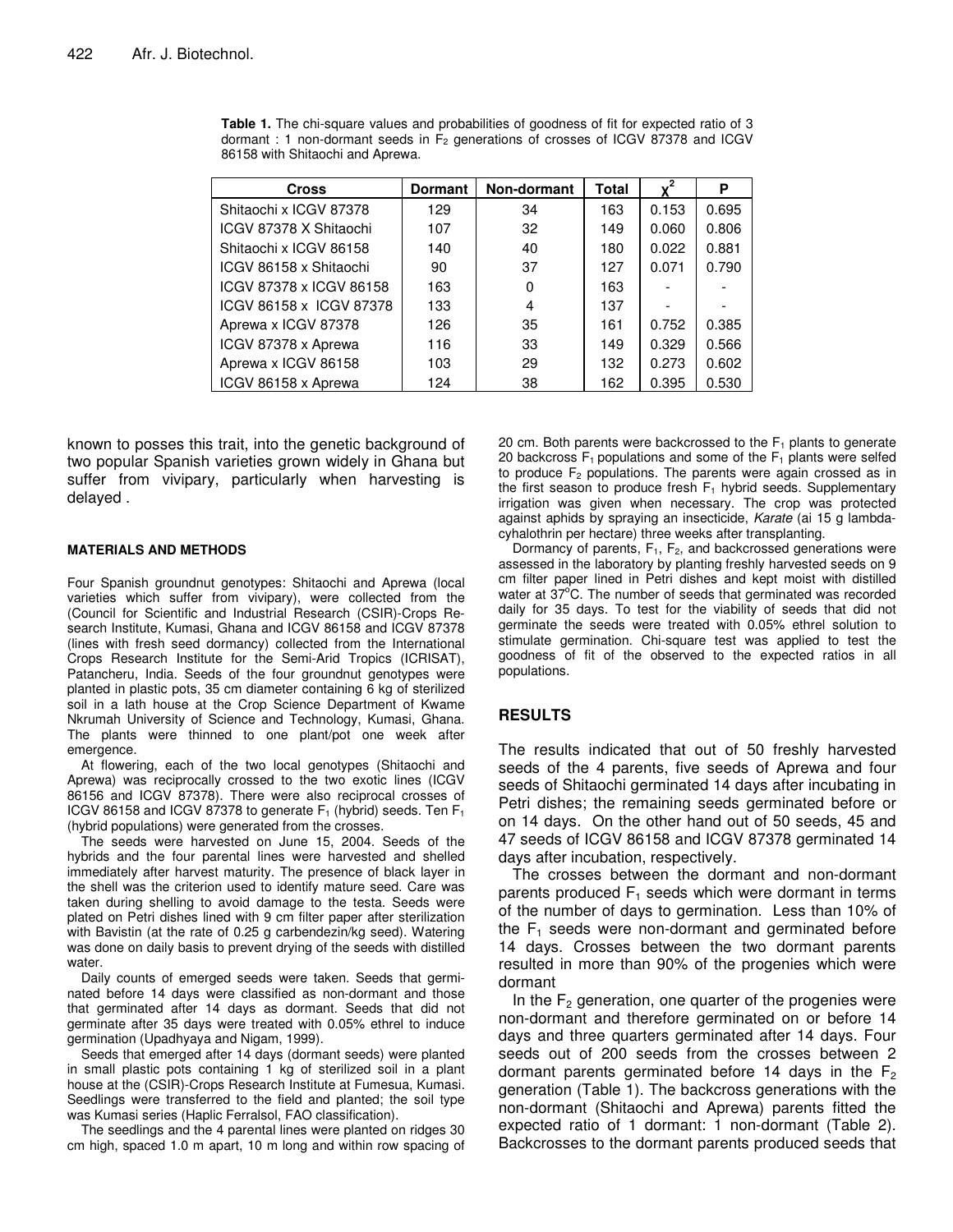**Table 2.** The chi-square values and probabilities of goodness of fit for expected ratio of 1 dormant : 1 nondormant seeds in backcross  $F_1$  generations of crosses of ICGV 87378 and ICGV 86158 with Shitaochi and Aprewa.

| <b>Cross</b>                         | <b>Dormant</b> | Non-dormant | Total |       | P     |
|--------------------------------------|----------------|-------------|-------|-------|-------|
| Shitaochi x (Shitaochi x ICGV 87378) | 17             | 22          | 39    | 0.641 | 0.423 |
| Shitaochi x (ICGV 87378 x Shitaochi) | 19             | 24          | 43    | 0.581 | 0.446 |
| Shitaochi x (Shitaochi x ICGV 86158) | 25             | 17          | 42    | 1.523 | 0.217 |
| Shitaochi x (ICGV 86158 x Shitaochi) | 20             | 17          | 37    | 0.243 | 0.622 |
| Aprewa x (Aprewa x ICGV 87378)       | 19             | 18          | 37    | 0.027 | 0.869 |
| Aprewa x (ICGV 87378 x Aprewa)       | 22             | 16          | 38    | 0.947 | 0.330 |
| Aprewa x (Aprewa x ICGV 86158)       | 24             | 20          | 44    | 0.364 | 0.546 |
| Aprewa x (ICGV 86158 x Aprewa)       | 18             | 21          | 39    | 0.231 | 0.631 |

**Table 3.** The chi-square values and probabilities of goodness of fit for expected ratio of 1 dormant : 1 non-dormant seeds in backcross F<sub>1</sub> generations of crosses of ICGV 87378 and ICGV 86158 with Shitaochi and Aprewa.

| <b>Cross</b>                           | <b>Dormant</b> | Non-dormant | <b>Total</b> | Р |
|----------------------------------------|----------------|-------------|--------------|---|
| ICGV 87378 x (Shitaochi x ICGV 87378)  | 34             |             | 34           |   |
| ICGV 87378 x (ICGV 87378 x Shitaochi)  | 27             |             | 29           |   |
| ICGV 86158 x (Shitaochi x ICGV 86158)  | 44             |             | 47           |   |
| ICGV 86158 x (ICGV 86158 x Shitaochi)  | 46             |             | 47           |   |
| ICGV 87378 x (ICGV 87378 x ICGV 86158) | 38             |             | 38           |   |
| ICGV 87378 x (ICGV 86158 x ICGV 87378) | 41             |             | 41           |   |
| ICGV 86158 x (ICGV 86158 x ICGV 87378) | 32             |             | 32           |   |
| ICGV 86158 x (ICGV 87378 x ICGV 86158) | 25             |             | 25           |   |
| ICGV 87378 x (Aprewa x ICGV 87378)     | 36             |             | 40           |   |
| ICGV 87378 x (ICGV 87378 x Aprewa)     | 29             |             | 31           |   |
| ICGV 86158 x (Aprewa x ICGV 86158)     | 38             |             | 40           |   |
| ICGV 86158 x (ICGV 86158 x Aprewa)     | 35             |             | 35           |   |

were dormant (Table 3).

#### **DISCUSSION**

The results showed that more than 90% of the freshly harvested seeds of the non-dormant parents (shitaochi and Aprewa) germinated before 14 days whereas less than 10% of seeds of the dormant parents germinated during the same period. These observations corroborated that Aprewa and shitaochi are non-dormant and ICGV 87378 and ICGV 86158 are dormant. The  $F_1$  progenies generated from crosses between the dormant and nondormant parents showed dormancy with more than 90% germinating after 14 days. This shows that at least one dominant allele of the dormant gene must be present to impart dormancy in groundnut seed and therefore dormant trait is dominant over non-dormant. Regardless of whether the dormant parent was a male or female, the  $F_1$ progenies were dormant. This observation proves that dormancy in groundnut is not maternally controlled.

In the  $F_2$  generations, the ratio of dormant to non-

dormant seeds fitted the ratio, 3:1 in crosses between dormant and non-dormant parents, which confirms that dormancy is controlled by a single allele of the dominant gene. These results differ from that of Khalfaoui (1991), who found that seed dormancy is controlled by several genes. The results, however, agree with those of Lin and Lin (1971) and Upadhyaya and Nigam (1999), who observed complete dominance in controlling dormancy in groundnut seeds.

The  $F_2$  progenies of crosses between 2 dormant parents resulted in only 4 out of the 200 seeds germinating before 14 days, indicating dormancy in the progenies. This is an indication of no segregation in dormancy. These observations further suggest that the dormant gene controlling seed dormancy in both parents is in the same locus. If the gene for dormancy were in different loci on the chromosome of the dormant parents, there would have been segregation at  $F_2$ . Backcross progenies with non-dormant parents fitted to an expected 1 dormant: 1 non-dormant. However, data from the backcross to the dormant parents produced progenies which were dormant.